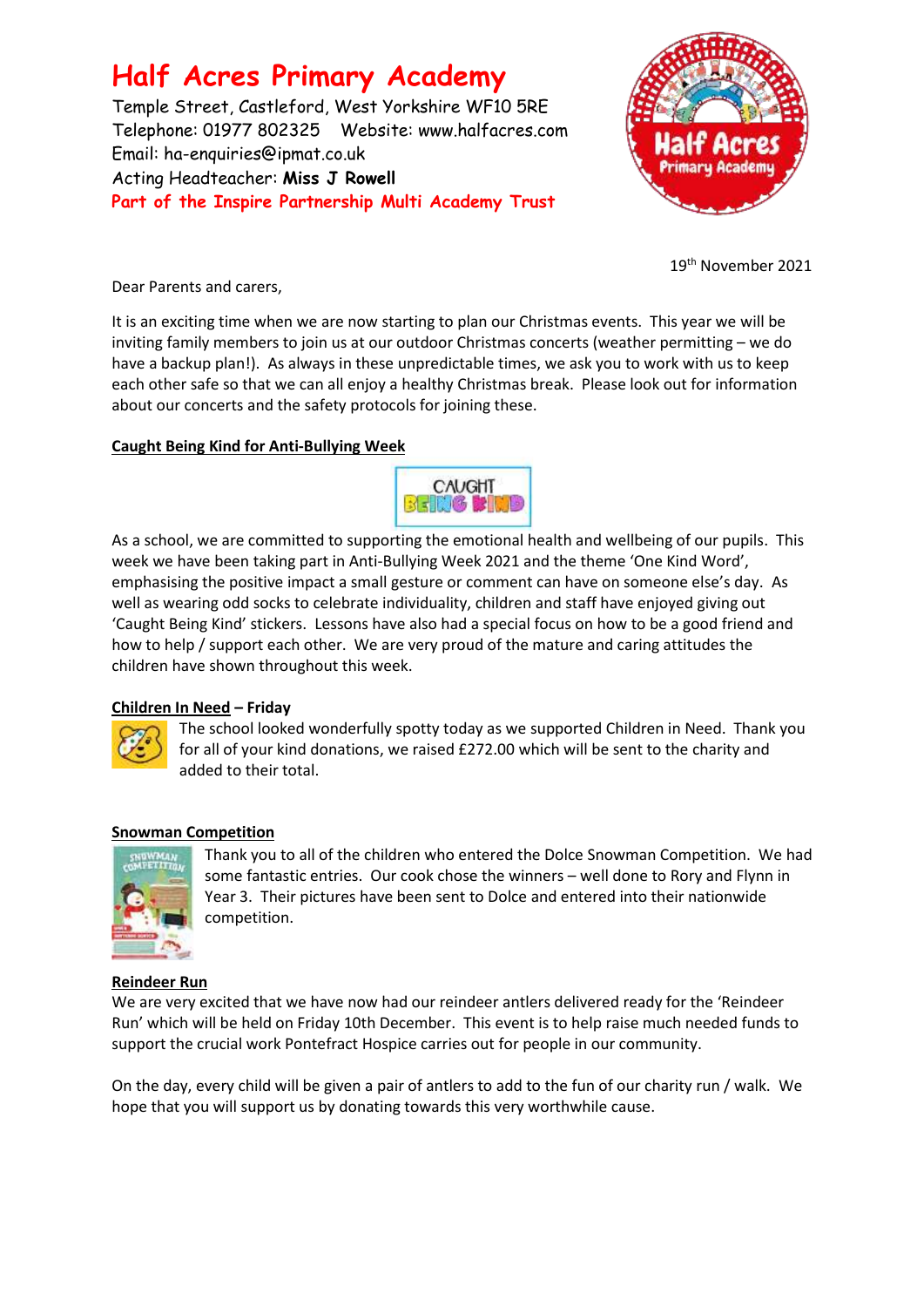Sponsorship forms will be available in classes from next week and we are asking parents/carers/family for cash donations/sponsorship which should be handed in via the classroom on the day of the 'Reindeer Run'. We have been set a challenge to raise more than £500, which we hope to achieve with the generosity of yourselves and family members.



## **Christmas Dinner and Christmas Jumper Day**

This year, Christmas Dinner and Christmas Jumper Day will be held in school on Wednesday 15<sup>th</sup> December. If you would like your child to have a Christmas Lunch on this date, please can we ask you to pre order this via the School Grid website as soon as possible.

## **Chocolate Raffle**

Everyone enjoys the chance for a bit of indulgence every now and then so, on the afternoon of the Christmas Jumper Day  $(15<sup>th</sup> December)$ , we will be holding a Christmas Chocolate Raffle for each class.

If you would like to help us by providing any sweet donations, please bring these to the office by Friday 10<sup>th</sup> December so that these can be quarantined before the draws. Thank you in advance for your support.

#### **Breakfast Club**

Thank you to everyone who has responded to our Breakfast Club survey. We will be using the results to determine the demand for a Breakfast Club at Half Acres.

#### **Attendance**

We are pleased to share the weekly attendance for each class:

| Class        | % Attendance this Week |
|--------------|------------------------|
| Nursery am   | 90.70%                 |
| Nursery pm   | 88.68%                 |
| YRM          | 95.18%                 |
| <b>YRN</b>   | 96.43 %                |
| 1Κ           | 86.30%                 |
| 1W           | 97.55 %<br>٢           |
| 2C           | 93.54%                 |
| 2S           | 93.07%                 |
| 3AB          | 95.52%                 |
| 3M           | 92.59%                 |
| 4Mc          | 97.50%<br>$\odot$      |
| 5BW          | 89.93%                 |
| 5R           | ⊕<br>98.64%            |
| 60           | 93.49%                 |
| Whole School | 94.29%                 |

We have three classes this week who have achieved our target percentage of 97%  $\bullet$  - well done! A special CONGRATULATIONS to Class 5R  $\frac{1}{2}$  who have the highest percentage.

#### **Parking**

We have had several complaints from parents/carers and residents about unsafe parking. Please be considerate of others when parking and do not park on pavements.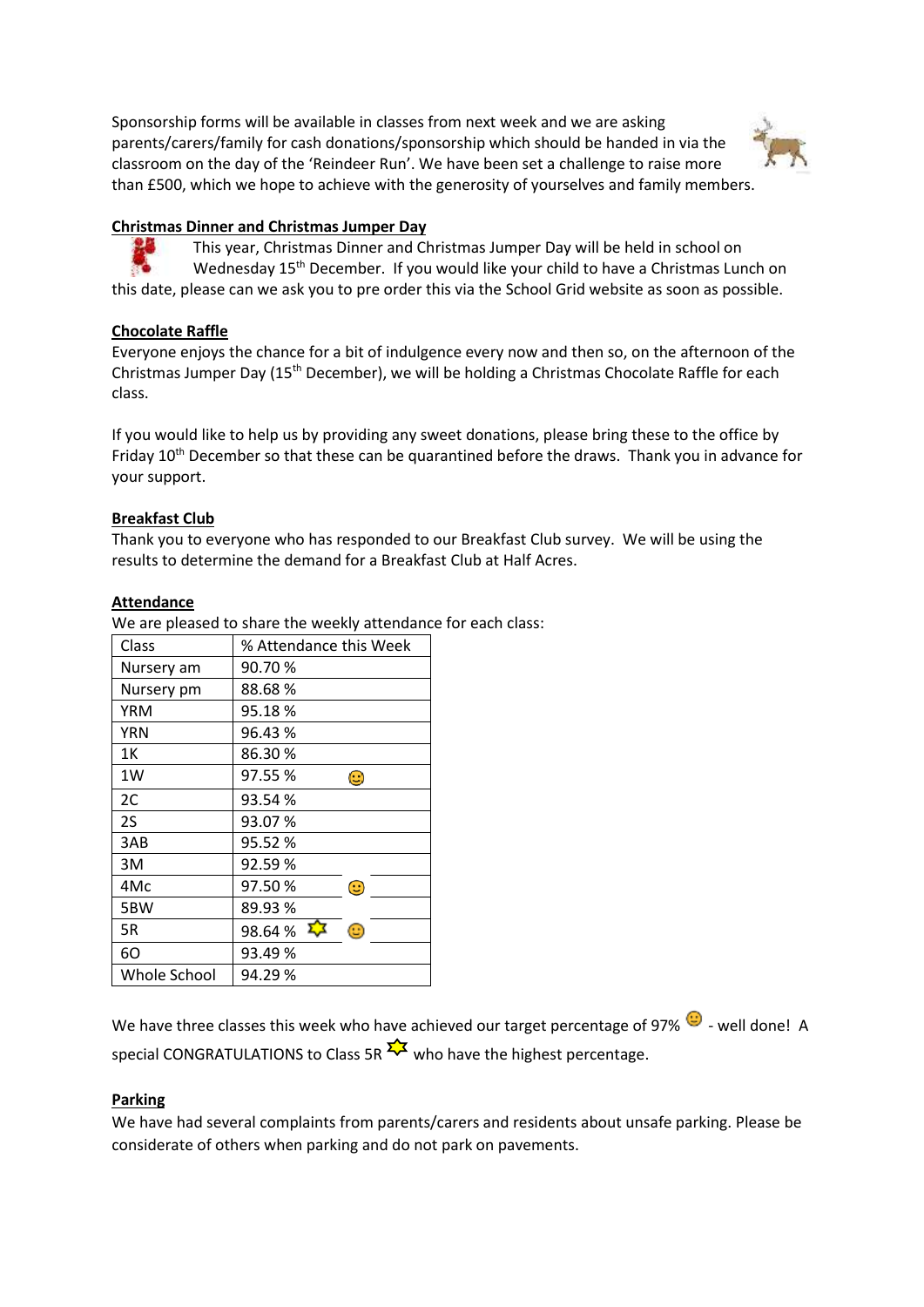#### **Come and join the Team – Lunch Time Supervisor Job Vacancies**

As our pupil numbers are continuing to grow, we are looking to appoint new staff to join our ever expanding Half Acres team. We are currently advertising for Lunchtime Supervisors. If you, or someone you know, may be interested in joining our friendly school and Trust, please see the school website (and the advert below) for further information. We look forward to hearing from you.

### **Free School Meals Information**

## **PARTICULARLY IMPORTANT FOR PARENTS / CARERS OF PUPILS IN Reception, YEAR 1, YEAR 2 or YEAR 3**

You can apply for income-related free school meals on the Wakefield local authority website: <https://www.wakefield.gov.uk/schools-and-children/free-school-meals>

You are now able to complete the form online so it really has never been easier: <https://forms.wakefield.gov.uk/Forms/schools/freeschoolmeals.aspx>

If your child is in Reception, Y1 or Y2, they are eligible for Universal FSM but you can still apply if you think you are eligible for income-related free school meals. If your child is in Year 2 and receiving universal free school meals, please remember that this will stop when they move into Year 3 (if your child has just moved into Year 3, this means that unless you are entitled to FSM, they will no longer received free school meals), so please ensure you have applied if you think you are eligible.

School receives additional funding for the number of pupils in receipt of free school meals and it has never been as important as it is now to try to provide crucial interventions to help pupils catch up – any additional funding will help us to achieve this goal.

#### **Twitter**

Please follow our Twitter page on @IPMATHalf Acres or

https://twitter.com/IPMATHalf Acres to see school updates. We also celebrate our Star of the Week and Class Dojo Champion winners on this each week.

Thank you for your continued support, have a lovely weekend.

Kind regards,

Miss J Rowell Acting Headteacher